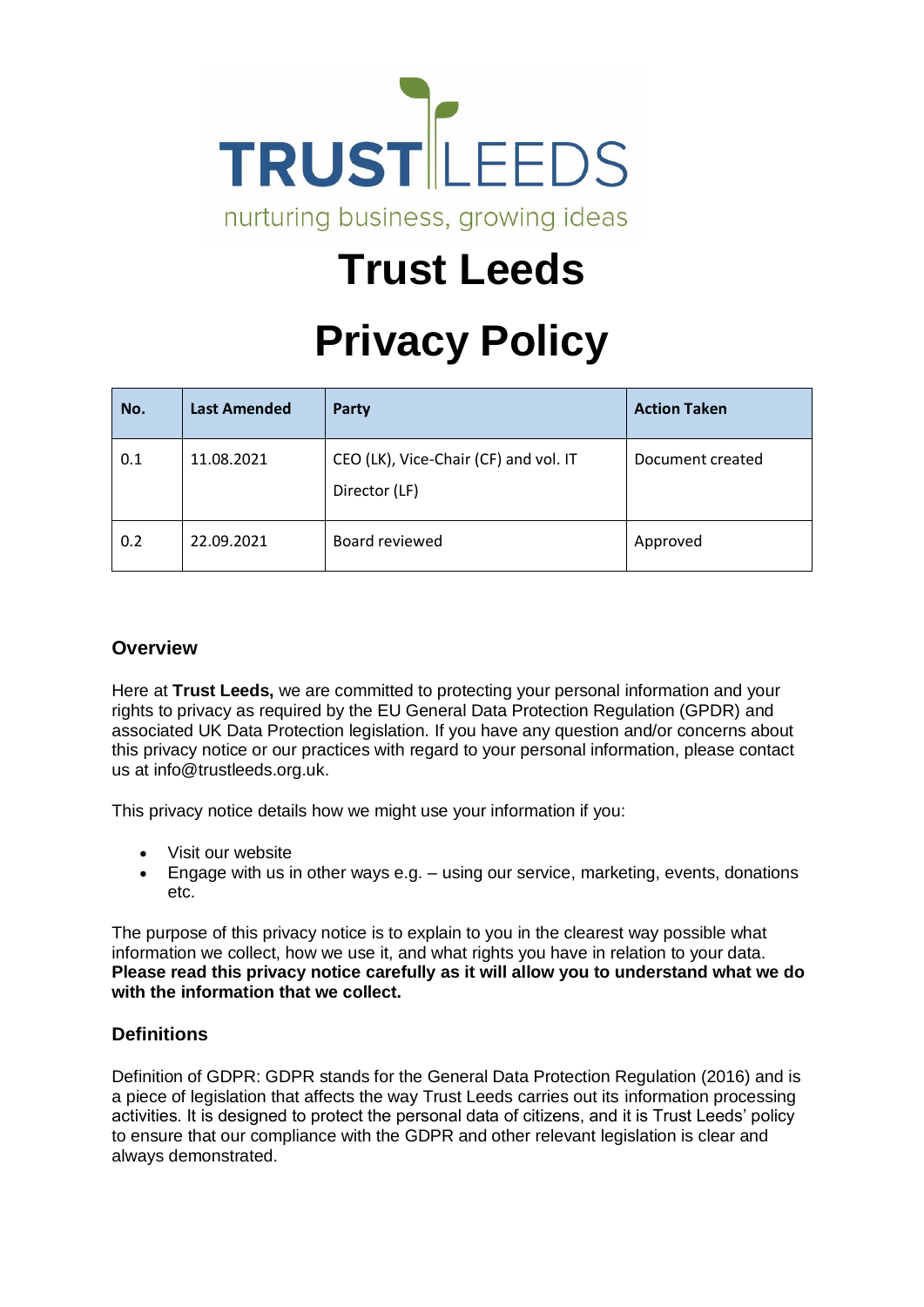## **What information do we collect?**

Personal information you disclose to us...

We collect personal information that you voluntarily provide to us when you sign up to our services, obtained from various identity documents or when you otherwise contact us. The personal information that we collect depends on the context of your interactions with us and this website, the choices you make and the products and features you use. The personal information we collect may include the following:

- Names
- Phone numbers
- Email addresses
- Mailing addresses
- Contact preferences
- Other similar information

All personal information you provide to us must be true, complete and accurate, and you must notify us of any changes to such personal information.

## **How do we use your information?**

The personal information we collect via our website is used for purposes outlined below:

- To post testimonials: We post testimonials onto our website that may contain personal information. Prior to posting these testimonials, we will obtain your consent to use your name and the contents of the testimonial. If you wish to update or delete any information in regard to the testimonial, please contact us at info@trustleeds.org.uk.
- Request feedback: We may use your information to request feedback and to contact you about the use of our website.
- To send you marketing and promotional communications: We may use your personal information to send you updates about Trust Leeds or the SRG movement, newsletters, information about any events relating to Trust Leeds and/or information about changes to our terms, conditions, and policies, if this is in accordance with your marketing preferences. You can opt-out of our marketing emails at any time...
- Ensure effective general HR and business administration

## **Will your information be shared with anyone?**

To start, we will **only** share your information with your consent. Circumstances where we may process or share your data include:

- Business partners/allies: We may share your information (with your consent) with our business allies to offer you certain products, support, services, or promotions
- Personal data may be shared internally with employees of Trust Leeds, where the requirement to have access to the personal data is necessary to the relationship between Trust Leeds' staff members and service users.
- Disclosure of personal data to any other third parties will only occur with your consent, unless Trust Leeds has a legal obligation to disclose certain information in line with our Safeguarding Policy/Vulnerable Adults Policy or it is necessary in the event of emergencies (e.g. – a medical emergency)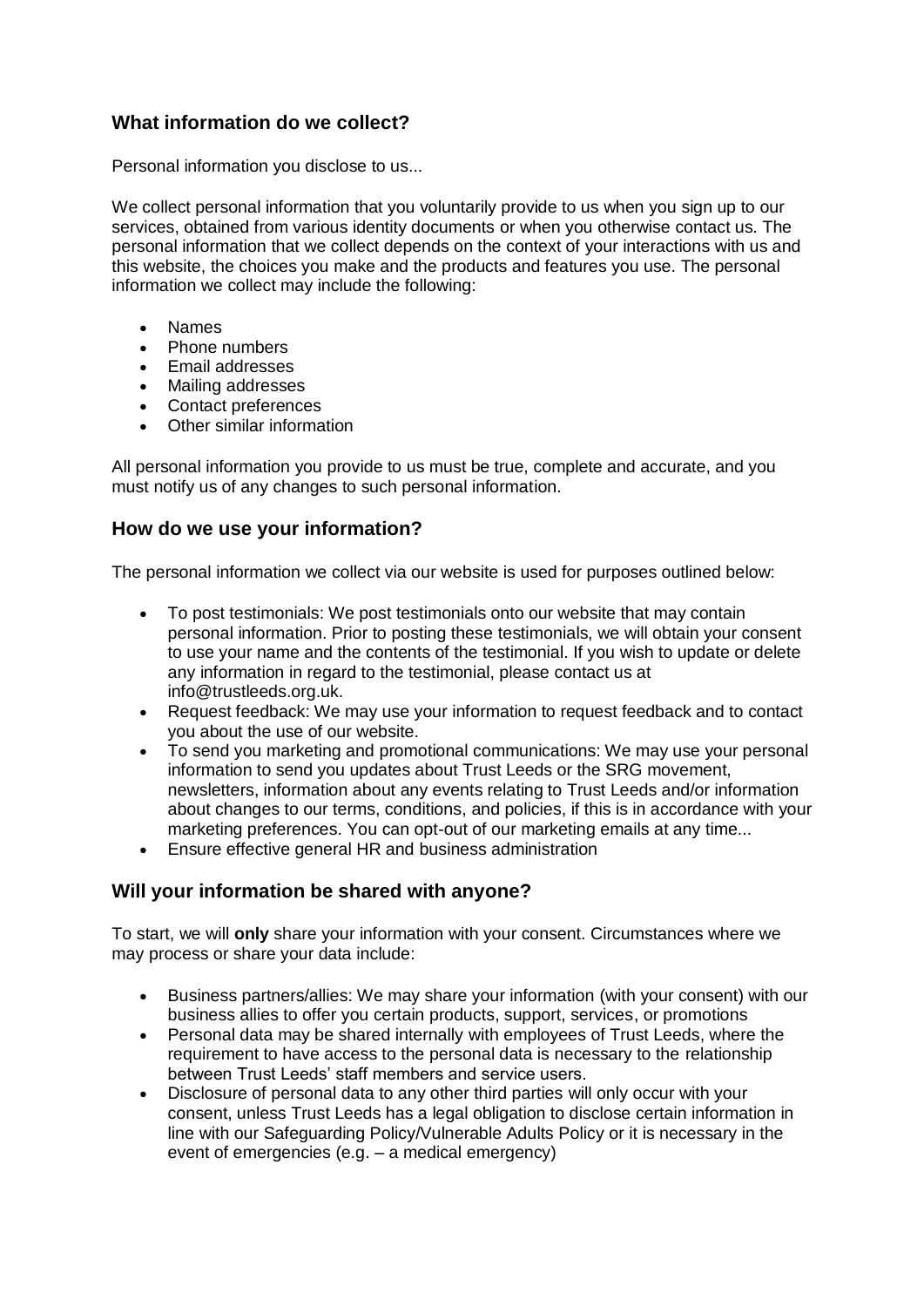## **Cookies and other tracking technologies**

We may use cookies and similar tracking technologies to access or store information.

### **What are cookies?**

Cookies are small bits of data created by a web browser when a user (you!) is browsing a website. It contains the address of the website and allows the service or third-party to recognise you and make your next visit easier.

### **How do we use cookies?**

Cookies allow us to remember users so that we can tailor the content on our website to your needs. We use cookies to obtain information about your visits and about the devices you use to access our website to create a convenient and faster website experience.

#### **Types of cookies**

The length of time a cookie stays on your device depends on its type. We use two types of cookies on our website:

- **Session cookies** are temporary cookies which only exist during the time you use the website. Session cookies help our website remember what you chose on the previous page, avoiding the need to re-enter information and improve your experience whilst using the website.
- **Persistent cookies** stay on your device after you've visited our website to help remember information, settings, preferences, or sign-in credentials that you have previously saved.

#### **Your choices regarding cookies**

If you'd like to delete cookies or instruct your web browser to delete or refuse cookies, please visit the help pages of your web browser. Please note that if you delete cookies or refuse to accept them, you might not be able to use all of the features we offer, you may not be able to store your preferences, and some of our pages might not display properly.

#### **More information about cookies**

For more information on how businesses use cookies and how to manage cookies you can visit the following third-party website: http://www.allaboutcookies.org

### **How long do we keep your information?**

We will only keep your personal information for as long as is necessary. Unless a longer period of retention is needed (for example, as required by Leeds City Council with regard to our European funded project relating to Self-Reliant Groups), we will not process or store your information for longer than 2 years.